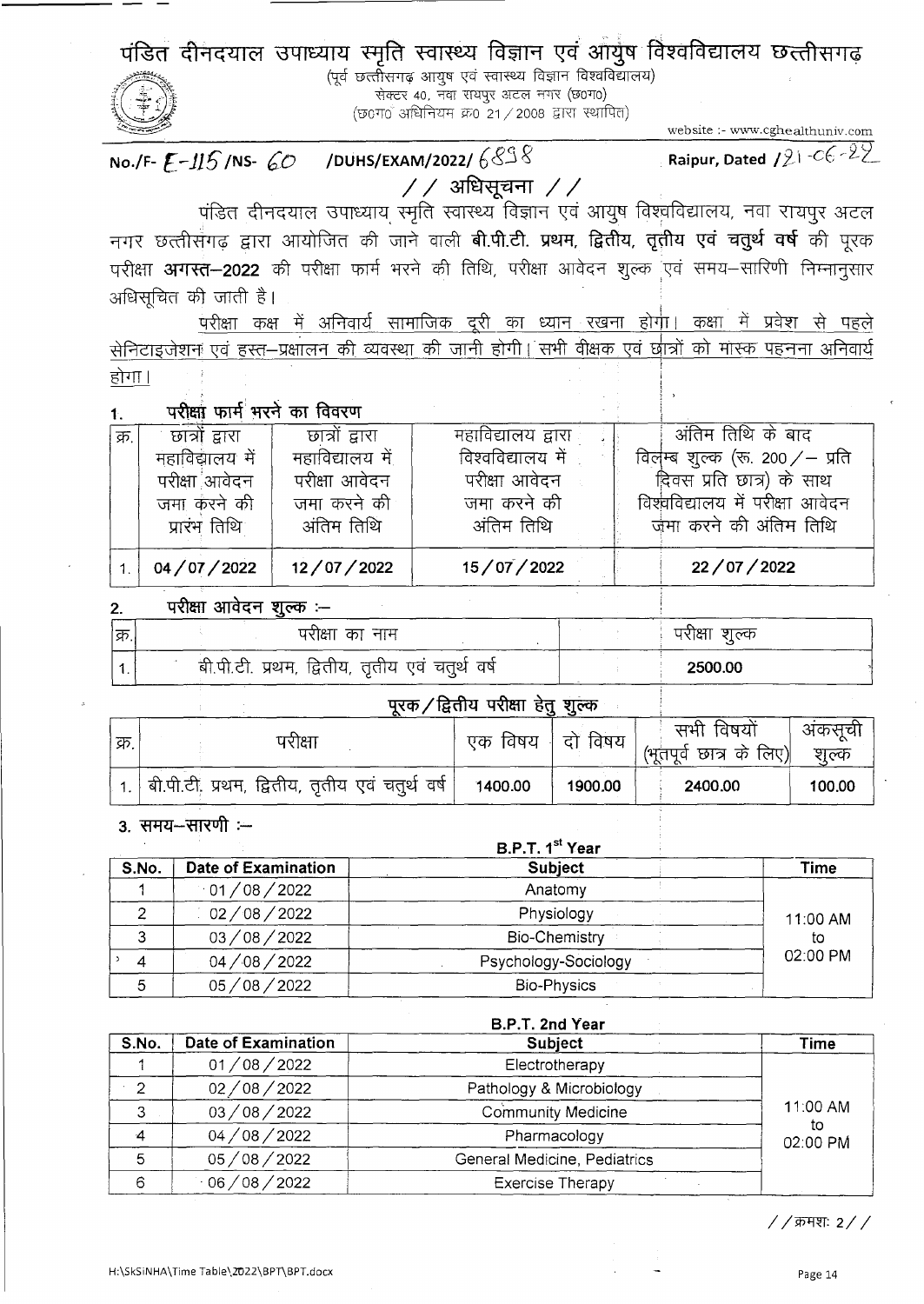$1/21/$ 

 $2DT$  4th  $V_{0.2}$ 

|       | B.P.T. 3rd Year     |                                                             |                  |  |
|-------|---------------------|-------------------------------------------------------------|------------------|--|
| S.No. | Date of Examination | Subject                                                     | Time             |  |
|       | 108 / 2022<br>01    | Gen. Surgery, Obs. & Gyne.                                  |                  |  |
|       | 02/08/2022          | Physiotherapy in Gen Surg. Conditions                       |                  |  |
| っ     | 03/08/2022          | Clinical Cardio Respiratory                                 | $11:00$ AM<br>to |  |
|       | 04/08/2022          | Physiotherapy in Cardio Respiratory & Vascular<br>Conditons | $02:00$ PM       |  |
|       | 08 / 2022<br>05.    | <b>Biomechanics</b>                                         |                  |  |

|           |                            | D.F.I. HUI I CAI                        |            |
|-----------|----------------------------|-----------------------------------------|------------|
| S.No.     | <b>Date of Examination</b> | <b>Subject</b>                          | Time       |
|           | 01/08/2022                 | <b>Clinical Orthopedics</b>             |            |
| $\cdot$ 2 | 02/08/2022                 | Physiotherapy in Orthopedic             | 11:00 AM   |
| 3         | 03/08/2022                 | Clinical Neurology                      | to         |
|           | 04/08/2022                 | Physiotherapy in Neurological Condition | $02:00$ PM |
|           | 05/08/2022                 | Rehabilitation                          |            |
|           |                            |                                         |            |

## Note :- Practricals to be held before 20/08/2022.

### परीक्षा केन्द्रों का नाम :-- $\overline{4}$ .

| क्र. | परीक्षा केन्द्रों का नाम                                                  | परीक्षार्थियों के महाविद्यालयों का नाम     |
|------|---------------------------------------------------------------------------|--------------------------------------------|
|      | शास. फिजियोथैरेपी महाविद्यालय, रायपुर                                     | शासकीय फिजियोथैरेपी महाविद्यालय, रायपूर    |
|      | शासकीय नर्सिंग महाविद्यालय,<br>सी.एम. मेडिकल कॉलेज कैम्पस, कचान्दुर दुर्ग | अपोलो कॉलेज ऑफ फिजियोथैरेपी, अंजोरा, दुर्ग |

## ਟੀਧ :--

- 1. उक्त परीक्षा हेतु परीक्षा आवेदन फार्म विश्वविद्यालय के वेबसाईट www.cghealthuniv.com से डाऊनलोड करके परीक्षा फार्म को छात्र से पूर्ण करवाकर फीस रूपये 100/- प्रति फार्म की दर से महाविद्यालय द्वारा विश्वविद्यालय में जमा करायेगें।
- 2. पात्रता रखने वाले छात्रों का ही आवेदन पत्र विश्वविद्यालय को अग्रेषित करें, अपात्र छात्र / छात्रों का आवेदन पत्र विश्वविद्यालय को अंग्रेषित न करें। अपात्र पाये जाने पर छात्रों का परीक्षा परिणाम निरस्त कर दिया जायेगा, जिसकी सम्पूर्ण जवाबदारी संबंधित महाविद्यालय के प्राचार्य एवं महाविद्यालय प्रबंधन की होगी।
- 3. महाविद्यालय परीक्षा फार्म का भली-भॉति सूक्ष्म परीक्षण कर विश्वविद्यालय को भेजे अन्यथा गलत होने पर महाविद्यालय की जवाबदारी होगी।
- 4. समस्त छात्र / छात्राओं को अपने परीक्षा आवेदन पत्र के साथ नामांकन पत्रक की स्लिप की छायाप्रति संलग्न करना अनिवार्य होगा।
- 5. सम्मिलित छात्रों की जानकारी सॉफ्ट कॉपी (Excel Sheet) में विश्वविद्यालय को प्रेषित किये जाने वाले हार्ड कॉपी के साथ संलग्न करना अनिवार्य है।
- 6. समस्त संबद्ध महाविद्यालय के अधिष्ठाता / प्राचार्य को निर्देशित किया जाता है कि परीक्षा में सम्मिलित समस्त छात्र / छात्राओं के आवेदन पत्र को विश्वविद्यालय द्वारा निर्धारित परीक्षा शुल्क एवं परीक्षा आवेदन पत्र के शुल्क के साथ "Registrar, Pt. D.D.U. Memo. H. S. & Ayush University of C.G., Raipur" के पदनाम से "राष्ट्रीयकृत बैंक" का एकमेव बैंक ड्राफ्ट अनिवार्य रूप से संलग्न करने पर ही परीक्षा आवेदन मान्य होगा।

क्रमश: ३ ⁄

Page 15